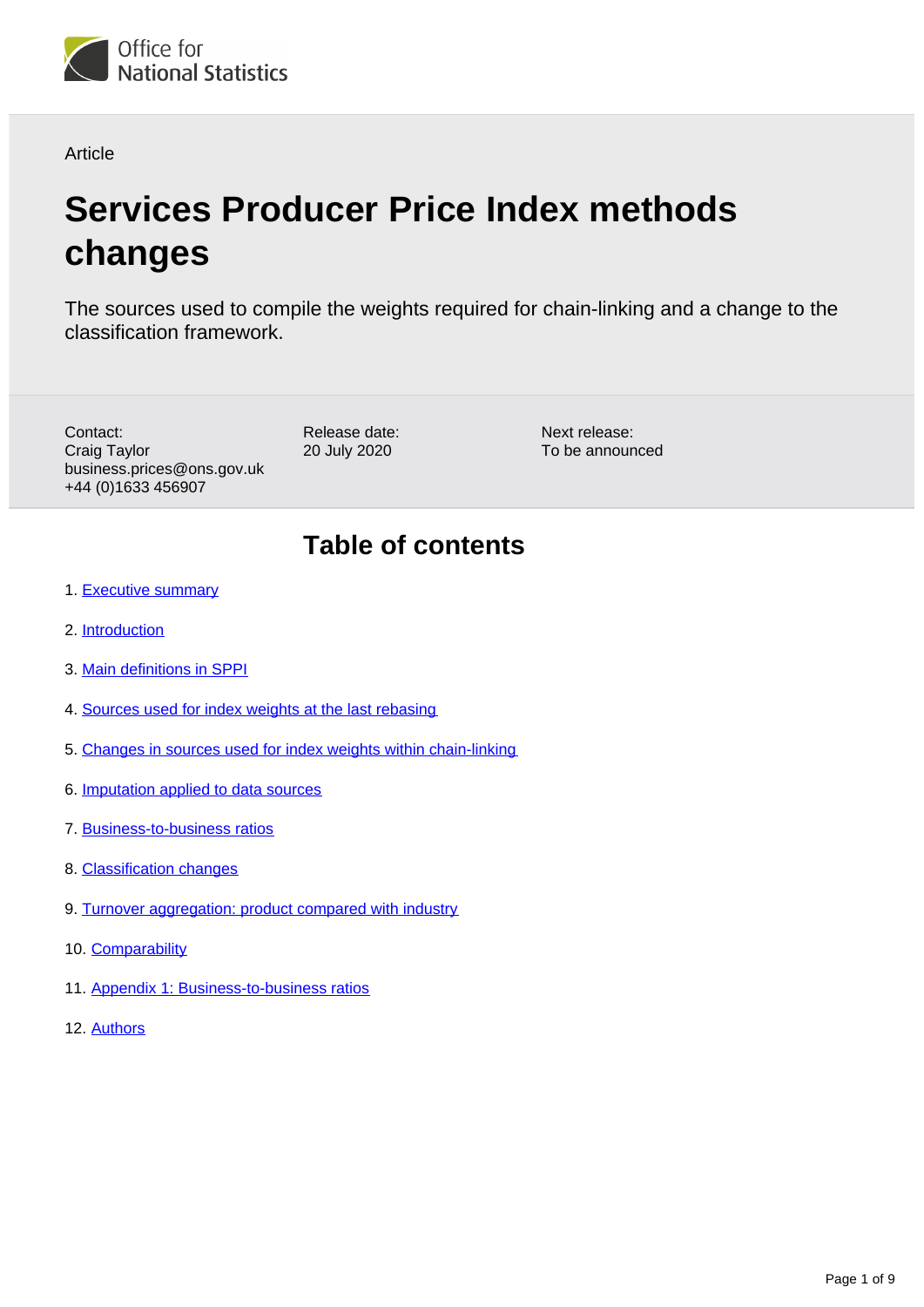# <span id="page-1-0"></span>**1 . Executive summary**

We are implementing annually chain-linked business prices in line with international best practice and to improve consistency with other price indices such as the Consumer Prices Index (CPI). This is a significant improvement to the weighting and linking of business inflation statistics, which we previously [announced](https://consultations.ons.gov.uk/prices/user-consultation-business-prices-june-2017/) as part of a consultation in 2017. The implementation of [chain-linking is recommended by Eurostat](https://ec.europa.eu/eurostat/documents/1916593/1917176/Chain+Linking+Final+Report+2012.pdf/30393337-82e8-4805-8d3b-baaab92b5c6f) over the current method of rebasing for price statistics, as the weighting structures are updated more frequently.

This article outlines the sources used to compile the weights required for chain-linking and a change to the classification framework. This article is part of a collection of articles we are publishing. Other articles published are:

- producer price inflation methods changes: this outlines the move from net to gross basis to measure the headline producer price index, removal of duty and the sources used to compile the weights required for chain-linking
- producer price weight change impacts: this discusses the impact of introducing chain-linking and the other new methods on weights used in the Producer Price Indices (PPIs)
- services producer price weight change impacts: this discusses the impact of introducing chain-linking and the other new methods on weights used in the Services Producer Price Index (SPPI)
- chain-linking in business prices: this focuses on the methodology and practical implementation of chainlinking for business prices, including the technical process of price updating sales data to forecast more representative weights

To complete the collection of articles, we will publish a further two articles to provide the impact of implementing the new methods on the PPI and SPPI. We are planning to publish the PPI and SPPI using the new methods towards the end of 2020.

# <span id="page-1-1"></span>**2 . Introduction**

Business prices are a collection of inflation statistics that measure the inflation across the manufacturing and service sectors and include Producer Price Index (PPI), Export Price Index (EPI), Import Price Index (IPI) and Services Producer Price Index (SPPI). To meet international regulations, the weighting structure has historically been updated every five years to reflect changes in the economy. Business prices are moving to a new annual [chain-linking methodology,](https://www.ons.gov.uk/economy/inflationandpriceindices/articles/chainlinkinginbusinessprices/2020-07-20) which is the method of updating weights on an annual basis and statistically linking them to produce a continuous time series. This article outlines the changes in other methods that have been implemented to support chain-linking and to ensure that the outputs continue to meet users' needs based on consultations completed in [2017](https://consultations.ons.gov.uk/prices/user-consultation-business-prices-june-2017/) and [2019](https://consultations.ons.gov.uk/prices/ppi-consultation/). This article outlines the changes in methods applied to the SPPI estimates to allow for the implementation of chain-linking.

# <span id="page-1-2"></span>**3 . Main definitions in SPPI**

The Services Producer Price Index (SPPI) measures the change in prices charged for services provided to UKbased customers. Prior to 2019, the SPPI had a "business-to-business" coverage, including only transactions between businesses and other businesses, government and non-profit institutions serving households (NPISH).

From 2019, the scope of the SPPI has been extended to cover "business-to-all" transaction that is, including also transactions to consumers (households) as a result of adopting new European legislative requirements within the [Framework Regulation Integrating Business Statistics \(FRIBS\)](https://ec.europa.eu/eurostat/about/opportunities/consultations/fribs). This is described in further detail in [Section 7](https://www.ons.gov.uk/economy/inflationandpriceindices/articles/servicesproducerpriceindexmethodschanges/2020-07-20#business-to-business-ratios).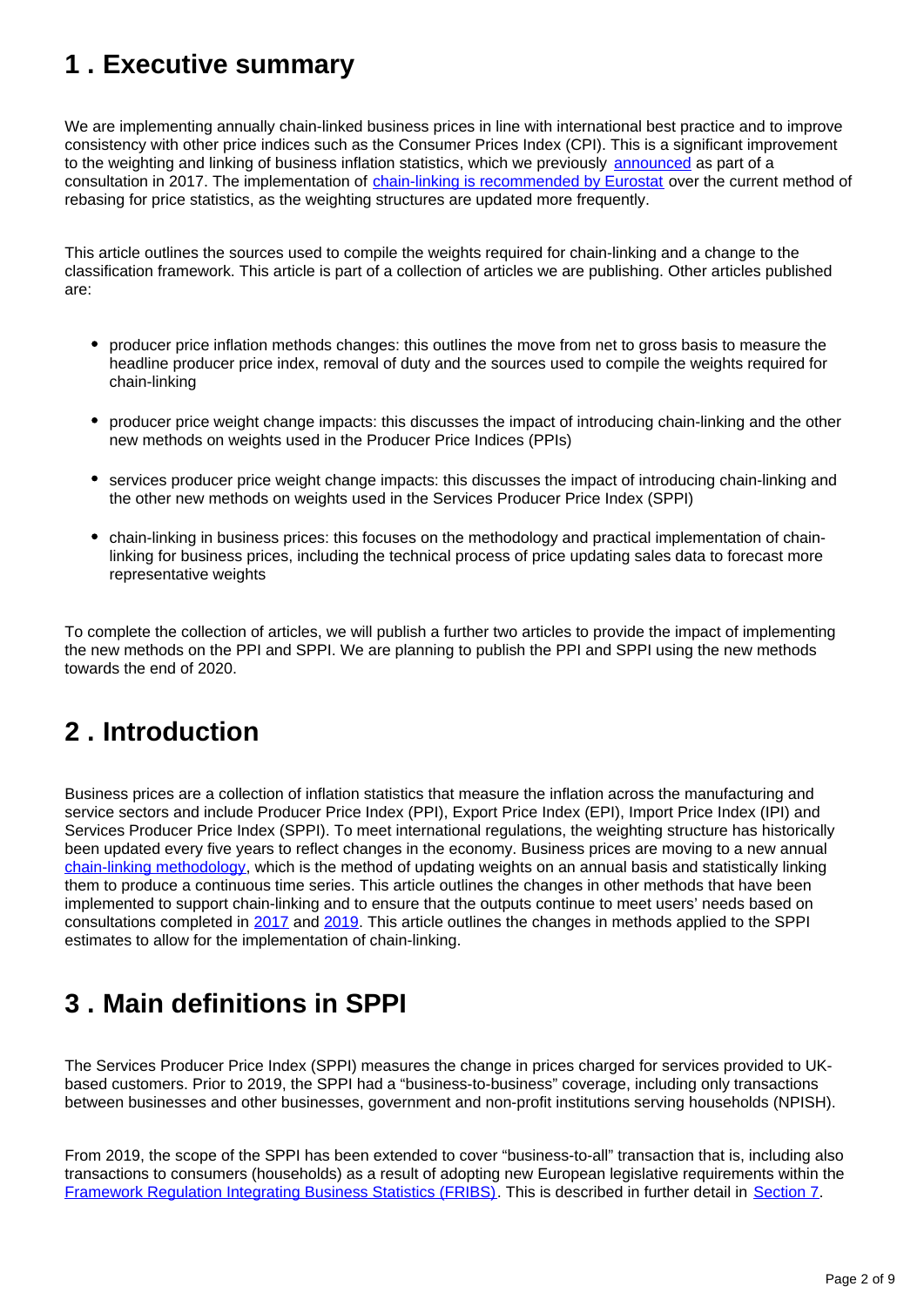The SPPI is focused solely on the UK domestic economy. Therefore, only prices for transactions occurring between a UK service producer and a UK customer are used in the SPPI compilation. To be selected in the SPPI sample, businesses must have offices registered for UK Value Added Tax (VAT) or Pay As You Earn (PAYE).

Finally, the UK SPPI uses product rather than industry-level turnovers to calculate the index weights. This is discussed in greater detail in [Section 9](https://www.ons.gov.uk/economy/inflationandpriceindices/articles/servicesproducerpriceindexmethodschanges/2020-07-20#turnover-aggregation-product-compared-with-industry).

#### <span id="page-2-0"></span>**4 . Sources used for index weights at the last rebasing**

At the last Services Producer Price Index (SPPI) rebasing in 2013, when 2010 weights were implemented, a mix of data from the Services Turnover Survey (STS) and the Annual Business Survey (ABS) were used to calculate the index weights.

Improvements were made to the STS in 2010 in response to a need for a source that could more closely fulfil the sales data requirements for the SPPI, and this was the first year it was used as a main source in rebasing. Before this, the Office for National Statistics (ONS) [supply and use tables](https://www.ons.gov.uk/economy/nationalaccounts/supplyandusetables) had been used to produce the index weights, but there were limitations in the level of detail provided.

The 2010 STS had a sample size of 8,000 businesses and was designed to collect only the turnover of those service products classified within the business's main industry. To give an example, all museums provide museum-related services but some also have cafés, shops or entertainment. These secondary services are often classified outside the main economic activity of a business; the ONS did not consistently collect product-level turnover for these services until the introduction of the Annual Survey of Good and Services (ASGS) – see [Section 5](https://www.ons.gov.uk/economy/inflationandpriceindices/articles/servicesproducerpriceindexmethodschanges/2020-07-20#changes-in-sources-used-for-index-weights-within-chain-linking).

The 2010 STS was designed to meet the specific requirements of SPPI rebasing; however, it was still an [experimental](https://www.ons.gov.uk/methodology/methodologytopicsandstatisticalconcepts/guidetoexperimentalstatistics) data source and as such, where concerns existed around the quality of some of its estimates, it was used in combination with data from ABS. For further details of the use of the STS and ABS at the time of the 2010 rebasing exercise, please see [SPPI rebasing question and answer \(Word, 33KB\)](http://www.ons.gov.uk/ons/guide-method/user-guidance/prices/sppi/sppi-rebasing-q-a.doc) and Rebasing the PPI and [SPPI \(2010=100\).](https://webarchive.nationalarchives.gov.uk/20160105201101/http:/www.ons.gov.uk/ons/rel/ppi2/producer-price-index/ppi-rebasing-2010---100/index.html) The ABS is a well-established structural annual survey with a sample size of 72,000 businesses, making it the largest business survey conducted by the ONS.

The weights calculated using STS data implemented at the last rebasing will be used between 2008 and 2013 and will have the new [chain-linking methodologies](https://www.ons.gov.uk/economy/inflationandpriceindices/articles/chainlinkinginbusinessprices/2020-07-20) applied. From 2014, weights will be calculated using the new ASGS data and use the [chain-linking methodology](https://www.ons.gov.uk/economy/inflationandpriceindices/articles/chainlinkinginbusinessprices/2020-07-20).

## <span id="page-2-1"></span>**5 . Changes in sources used for index weights within chainlinking**

The data used to calculate the index weights required for the Services Producer Price Index (SPPI) chain-linked indices from 2014 onwards come from two data sources: the **[Annual Survey of Goods and Services \(ASGS\)](https://www.ons.gov.uk/surveys/informationforbusinesses/businesssurveys/annualsurveyofgoodsandservicesasgs)** and the [Annual Business Survey \(ABS\)](https://www.ons.gov.uk/businessindustryandtrade/business/businessservices/methodologies/annualbusinesssurveyabs).

The ASGS is a new annual survey that focuses on collecting the turnover of service products. It has been designed to be the service sector equivalent of the [UK manufactures' sales by product \(ProdCom\) survey,](https://www.ons.gov.uk/surveys/informationforbusinesses/businesssurveys/ukmanufacturerssalesbyproductprodcom) which provides product-level sales data for manufactured goods. The first available year of ASGS data was 2016, which had a sample size of 40,000 businesses and collected turnover for 1,200 service products.

Compared to the Services Turnover Survey (STS), the ASGS offers several important benefits for use as a source of SPPI weights: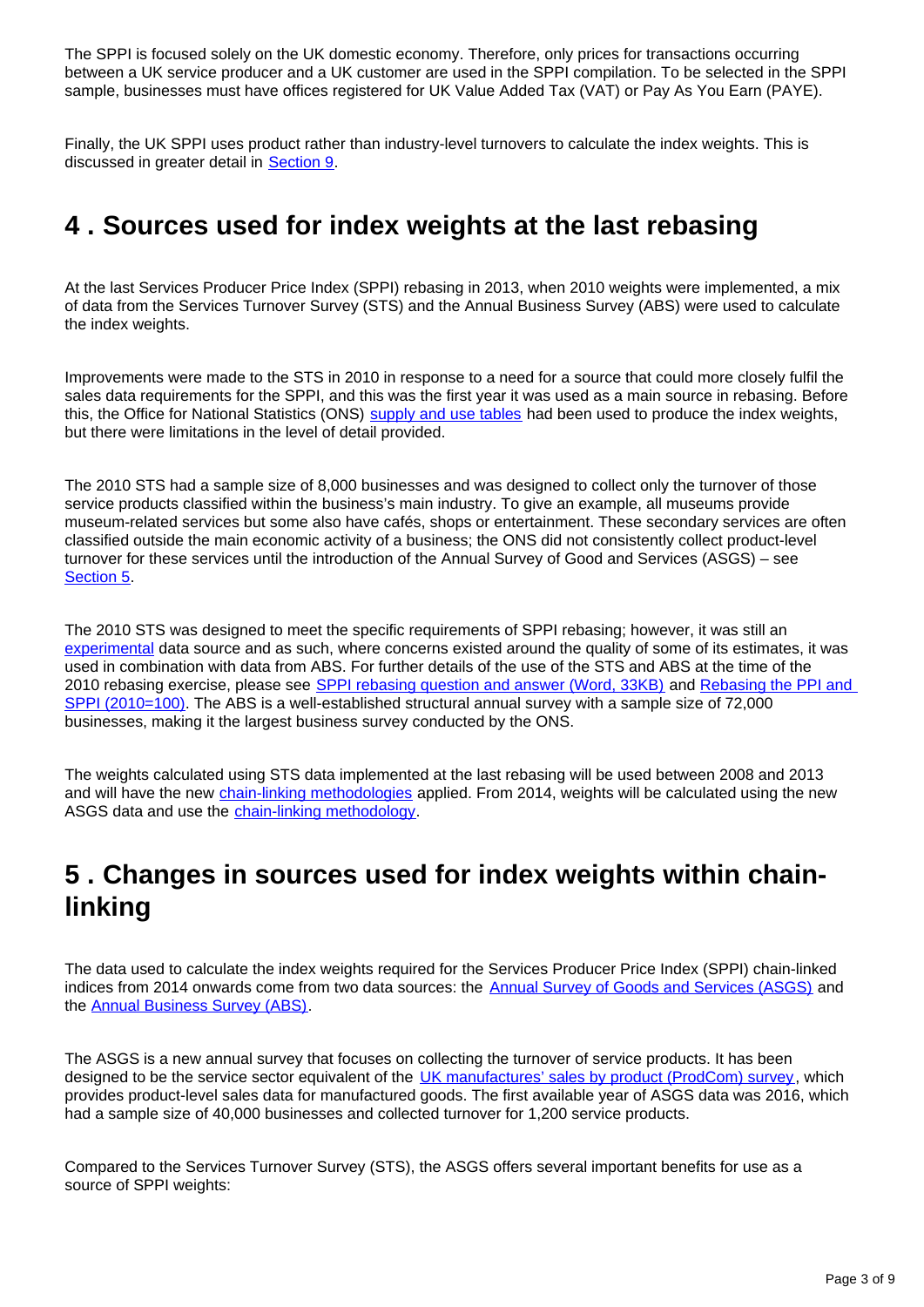- it has a wider coverage of the service sector
- as an annual survey, it enables the frequent updating of weights, ensuring the latest available information is being used to calculate the index
- it collects product-level turnover for all services provided by a business, regardless of whether they are classified to the business' main economic activity or not (for example, turnover from services of performing artists is mainly generated by the creative arts industry, but it can also be generated as secondary activities of travel agencies, museums and hotels); this gives possibilities for further development work discussed in [Section 9](https://www.ons.gov.uk/economy/inflationandpriceindices/articles/servicesproducerpriceindexmethodschanges/2020-07-20#turnover-aggregation-product-compared-with-industry)

The ASGS is combined with ABS in a similar way as STS was combined with ABS at the time of the last rebasing, for which further details can be found in the **SPPI Methods and Guidance (PDF, 457KB)**. This is because the ASGS is still a new data source and is currently [experimental](https://www.ons.gov.uk/methodology/methodologytopicsandstatisticalconcepts/guidetoexperimentalstatistics), so this method has been put in place for quality assurance. As ABS measures industry-level turnovers, it is adjusted before being combined with ASGS, which measures product-level turnover. The future aim is to move to using ASGS only as this is more suited to the requirements of the SPPI.

## <span id="page-3-0"></span>**6 . Imputation applied to data sources**

At the time of calculating the chain-linking weights, only 2016 data were available for the Annual Survey of Goods and Services (ASGS). As discussed in [Section 5,](https://www.ons.gov.uk/economy/inflationandpriceindices/articles/servicesproducerpriceindexmethodschanges/2020-07-20#changes-in-sources-used-for-index-weights-within-chain-linking) the ASGS is designed to meet the requirements of the Services Producer Price Index (SPPI) and is therefore the primary source used for the calculation of weights. Imputation has been applied to overcome the limited coverage for years 2014 to 2017. An overview of the methods used is summarised in Table 1.

> Table 1: Imputation methods applied in Annual Survey of Goods and Services data UK, 2014 to 2018

| <b>Index Year</b>  | 2014 | 2015 | 2016 | 2017 | 2018 |
|--------------------|------|------|------|------|------|
| <b>Source Year</b> | 2016 | 2016 | 2016 | 2016 | 2016 |

**Method applied** Backcasting Backcasting Backcasting Backcasting Price updating

Source: Office for National Statistics – Services producer price index methods changes

Backcasting is calculated by applying the four-digit Classification of Products by Activity (CPA) level growth rates from the Annual Business Survey (ABS) to price updated 2016 ASGS data. The growth rate is calculated in the following way:

$$
G_{t,i}=\frac{S_{t,i}^{ABS}}{S_{t-1,i}^{ABS}}
$$

where:

 $S_{i}^{ABS}$  is the sales for ABS for a given 4 – digit CPA *i* at time *t*.

 $S_{t-1,i}^{ABS}$  is the sales for ABS for a given 4 – digit CPA *i* at  $t-1$ .

The backcast sales for 2016 are then calculated by dividing price updated ASGS sales by the ABS growth rate. Data are first price updated as the weights need to be referenced to Quarter 4 (Oct to Dec) in the reference year.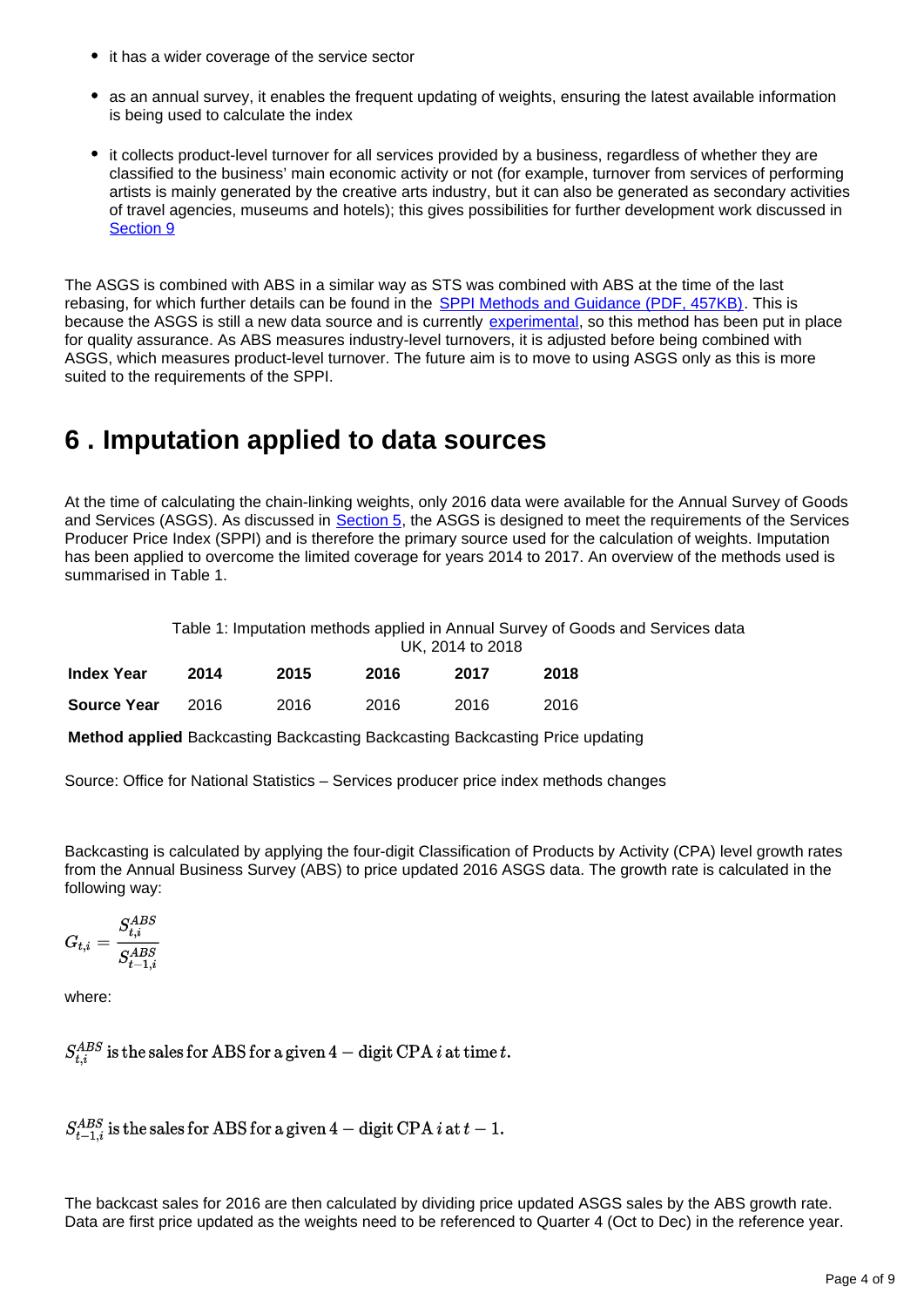The price updated sales value for product I is denoted as:

 $S_{2017,i}^{ASGS}$ 

The following formula is the 2016 ASGS sales for product (six-digit CPA) i price updated forward to Quarter 4 2017. See the [Chain-linking in business prices](https://www.ons.gov.uk/economy/inflationandpriceindices/articles/chainlinkinginbusinessprices/2020-07-20) article for clarification of the method used to do this.

$$
S_{2016,i}^{backcast} = \frac{S_{2017,i}^{ASGS}}{G_{2017,i}}
$$

To backcast sales earlier than 2016, the price updated ASGS data are divided by a product of each of the growth rates between 2017 and the year to which the sales are being backcast.

$$
S_{t',i}^{backcast} = \frac{S_{2017,i}^{ASGS}}{\prod_{z=t'+1}^{z=2017} G_{z,i}}
$$

From 2018, SPPIs will use the same methods as the Producer Price Indices (PPIs). Further detail on price updating can be found in the **[Chain-linking in business prices](https://www.ons.gov.uk/economy/inflationandpriceindices/articles/chainlinkinginbusinessprices/2020-07-20)** article.

# <span id="page-4-0"></span>**7 . Business-to-business ratios**

As described in **[Section 1](https://www.ons.gov.uk/economy/inflationandpriceindices/articles/servicesproducerpriceindexmethodschanges/2020-07-20#executive-summary)**, the indices calculated for the Services Producer Prices Index (SPPI) up to 2018 exclude transactions to consumers, but the sources used to calculate the index weights include this value. Therefore, under the chain-linking methodology, an adjustment is still required for the period 2014 to 2018. From 2019 onwards, the adjustment is not required as business-to-consumer transactions are included within the scope of the SPPI (see [Section 3](https://www.ons.gov.uk/economy/inflationandpriceindices/articles/servicesproducerpriceindexmethodschanges/2020-07-20#main-definitions-in-sppi) for more information). An adjustment ratio is calculated to estimate the proportion of business, government and non-profit institutions serving households (NPISH) consumption in relation to consumer consumption of a product. This is then used to adjust the turnover value including sales transactions to consumers to leave an approximate business-to-business, government and NPISH sales value.

For the majority of products, this adjustment is calculated using the intermediate consumption table and the final demand table from the [Input–output supply and use tables](https://www.ons.gov.uk/economy/nationalaccounts/supplyandusetables/datasets/inputoutputsupplyandusetables). These tables give information on intermediate demand, gross capital formation (GCF) and household consumption, so they can be used to calculate an approximate ratio excluding household consumption. This is calculated as follows:

$$
B_{i,t} = \frac{GCF_{total,i} + I_{total,i}}{C_{total,i} + GCF_{total,i} + I_{total,i}}
$$

where:

 $B_{i,t}$  is the business to business ratio.

 $GCF_i^{total\ demand}$  is the total GCF demand for product i.

 $I_i^{total\ demand}$  is the total intermediate consumption demand for product i.

 $C_{total,i}$  is the household consumption demand for product i.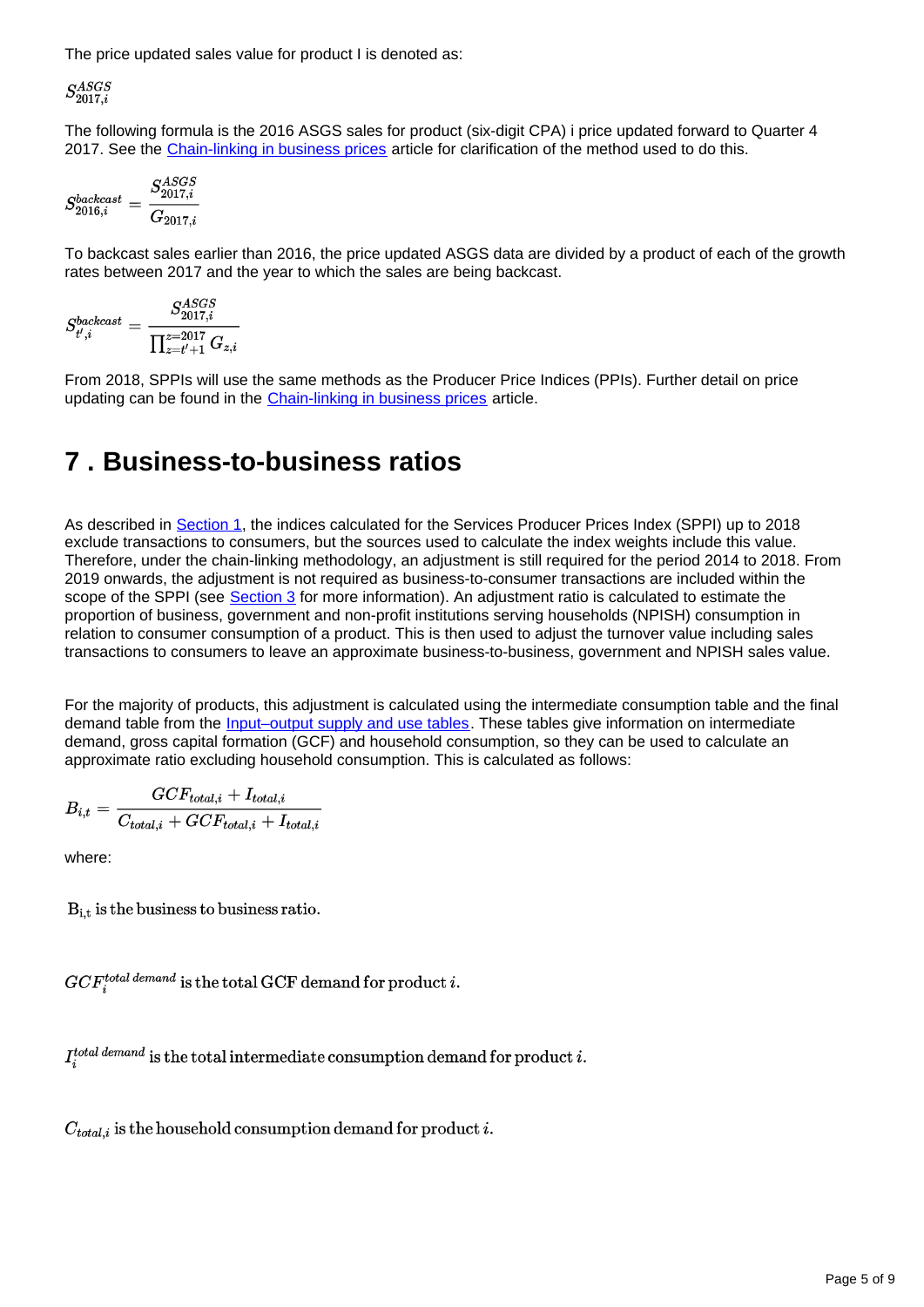Additional adjustments are applied to remove imports and transactions from the public sector and NPISH using the data released in the 2014 input–output table. Full details about how these are calculated are available in [Appendix 1](https://www.ons.gov.uk/economy/inflationandpriceindices/articles/servicesproducerpriceindexmethodschanges/2020-07-20#appendix-1-business-to-business-ratios).

This method is limited by the level of the supply and use table groupings, which are at approximately Classification of Products by Activity (CPA) 2.1 divisional level. This means that the same ratio is being assumed for all the products within that division, which may have different trends from each other. However, the ratios have been quality assured and where the division ratio does not appear appropriate, an alternative source such as Department for Transport has been used to calculate a more granular breakdown. In cases where there is no external source, the supply and use table ratio has been investigated and an expert decision made on whether further ad-hoc adjustments were required for specific products.

### <span id="page-5-0"></span>**8 . Classification changes**

Classifications provide a framework that are used to group products into larger groups based on common characteristics. Using an agreed framework ensures that there is consistency over time and makes comparisons between countries easier as products are grouped in the same way.

Classifications can also be thought of as a means of defining the basket of services, as they are used as the basis for price collection and determine what is and is not a central part of the UK service economy.

When the Services Producer Price Index (SPPI) was redeveloped from the Corporate Services Price Index (CSPI) at the time of the 2005 rebasing, it used a bespoke classification unique to the UK. This was broadly aligned to [Standard Industrial Classification \(SIC\)](https://www.ons.gov.uk/methodology/classificationsandstandards/ukstandardindustrialclassificationofeconomicactivities/uksic2007), which is an international standard classification at the industry grouping but below this, the product-level structure was determined by a panel of service sector experts. This approach was taken because the international classifications available at the time did not have the correct detail to represent the UK service economy.

Additionally, the bespoke classification was designed to meet earlier Eurostat requirements. As such, it had limited coverage as it focussed only on those service industries required by EU legislation and not on the whole service sector. For example, veterinary services were not previously included as part of the bespoke classification structure.

The earlier bespoke product classification has now been replaced by the Classification of Products by Activity (CPA) 2.1. This is a classification developed at EU level and is aligned with the UN [Central Product Classification](https://unstats.un.org/unsd/classifications/Econ/cpc)  [\(CPC\).](https://unstats.un.org/unsd/classifications/Econ/cpc)

In combination with the introduction of the Annual Survey of Goods and Services (ASGS), the move to CPA 2.1 has meant that the weights coverage of the services sector has increased. Analysis done on the previous structure indicates that the CPA classes covered by the combined use of the Annual Business Survey (ABS) and ASGS was approximately 68% of the total. This has now increased to 84%, whereas the price coverage of the SPPI currently remains at approximately 59%.

While the bespoke classification was broadly aligned with international classification systems such as nomenclature of economic activities (NACE) in the EU at the division level, there was one exception that combined two divisional level products: computer programming, consultancy and related services (division 62) and information services (division 63) into a unique "Computer Services" division. With the full adoption of the CPA across the entire SPPI framework, the two divisions will now be published separately.

#### <span id="page-5-1"></span>**9 . Turnover aggregation: product compared with industry**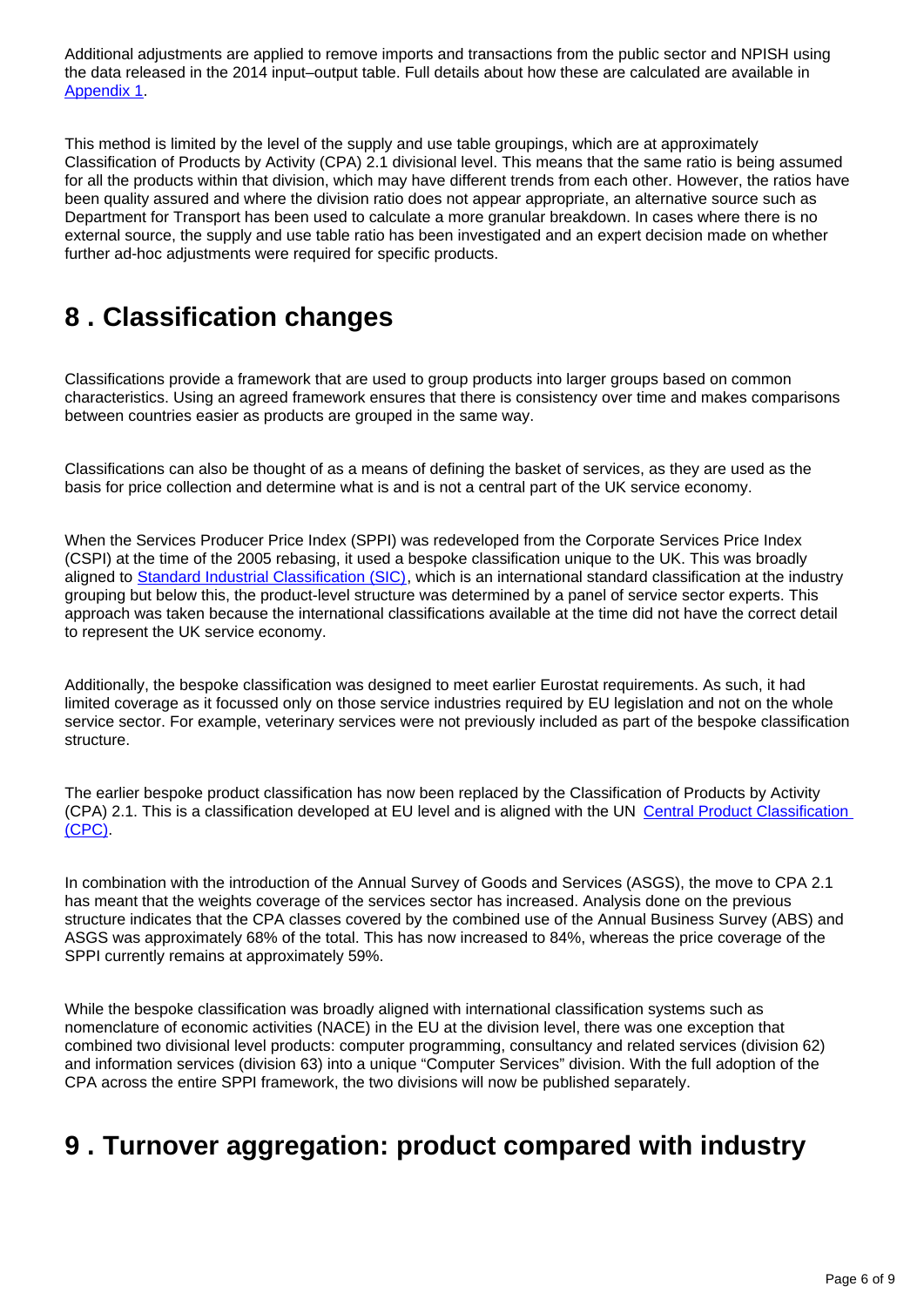#### **Difference between product and industry**

As outlined in the Services Producer Price Index (SPPI) international manual, SPPI aggregation can be carried out by industry or product level. In Europe, the two main classifications that can be used are: the Classification of Products by Activity (CPA) and the Standard Industrial Classification (SIC). These are broadly aligned with each other at the four-digit level; the CPA breaks downs SIC industries into specific products for each industry.

A business operating in a specific industry will generate most of its turnover from selling products belonging to that industry; however, they may also generate turnover from secondary activities that would be classified into different industries. These secondary activities are referred to as being on the off-diagonal.

In the UK, our aim is to measure both the SPPI and Producer Price Index (PPI) on a product basis.

#### **Difference between on-diagonal and off-diagonal**

The term on-diagonal turnover is used to describe turnover generated through the provision of products that directly map to the same industry classification of the reporting business. Off-diagonal turnover relates to the provision of products outside the main industrial classification reporting business. An example would be a business classified within the education sector providing accommodation services. This is because the business's industry is the education sector, while the product or service is in the accommodation and food services sector.

For implementation of chain-linked SPPIs, only on-diagonal turnovers have been used to calculate the weights. This approach has been chosen for several reasons:

- the Services Turnover Survey (STS) only covered on-diagonal activities
- the current SPPI sample includes on-diagonal services only
- use of Annual Survey of Good and Services (ASGS) off-diagonal activities increased the volatility of the SPPI weights over time; this could be because of ASGS data still being [experimental](https://www.ons.gov.uk/methodology/methodologytopicsandstatisticalconcepts/guidetoexperimentalstatistics) and possibly subject to further revisions

However, the longer-term ambition is to introduce full product-level weights including both on-diagonal and offdiagonal turnovers. This methodology is currently in development and will be subject to ongoing review as more data are received.

# <span id="page-6-0"></span>**10 . Comparability**

There are several differences between the methodologies used in the 2010 rebased Services Producer Price Index (SPPI) and the chain-linked SPPI implemented from 2014. This means that the series are not completely comparable.

One of the largest differences comes from the use of the bespoke classification in 2010. As discussed in [Section 8](https://www.ons.gov.uk/economy/inflationandpriceindices/articles/servicesproducerpriceindexmethodschanges/2020-07-20#classification-changes) , this was not designed to be comparable to the Classification of Products by Activity (CPA) structures used by Eurostat and was unique to the UK. To produce comparisons over time, earlier series using this structure have been mapped to CPA 2.1 categories. Because of the differences between the two structures, where a product was classified under one category in the bespoke structure, in some cases it could fit into several potential categories in CPA 2.1 and vice versa. This means that both prices and weights may be grouped differently between the two classifications, and this can lead to different trends. Consequently, some series on the bespoke classification and on CPA 2.1 are approximately comparable but some differences are expected.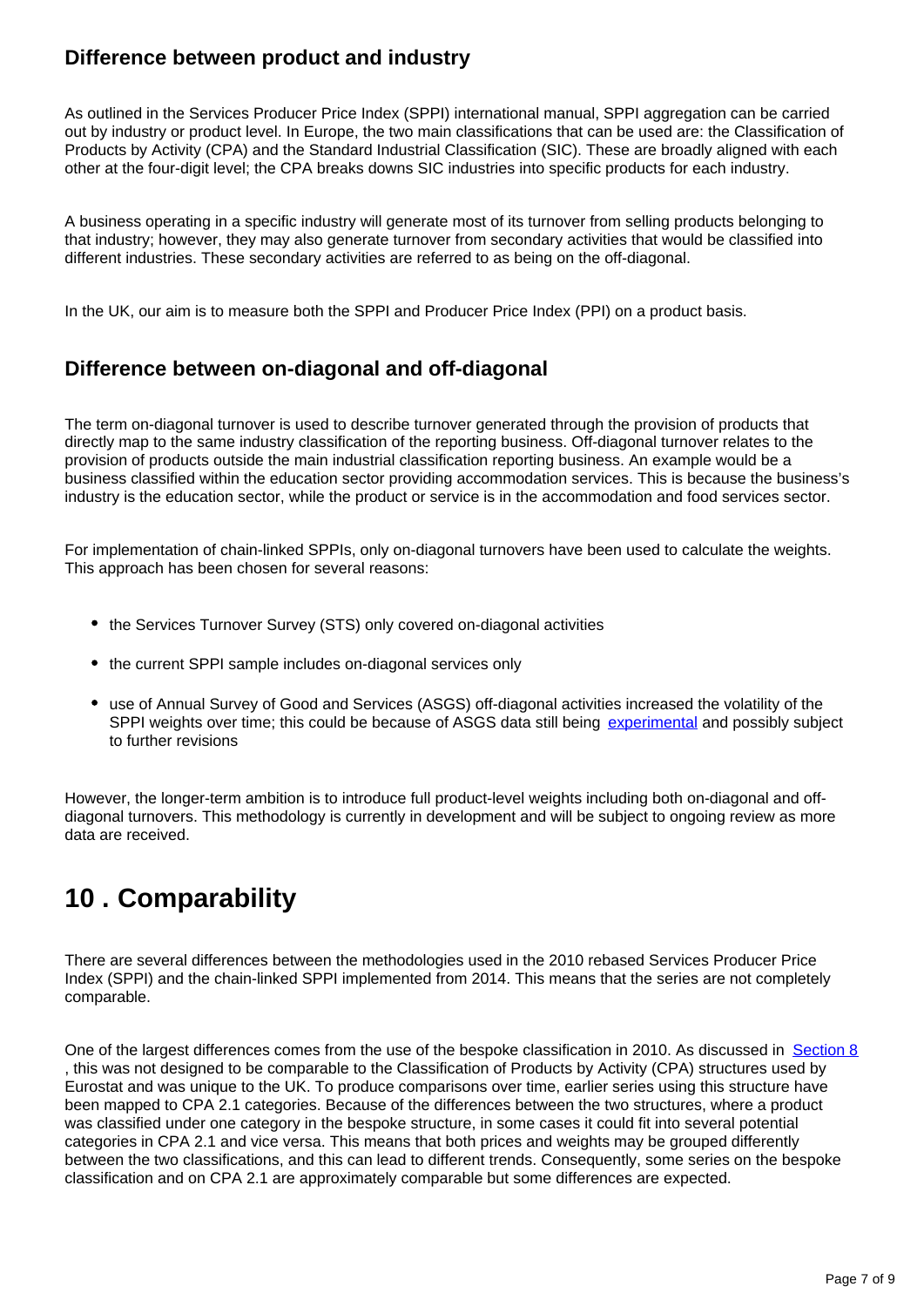A second area that causes differences between the 2010 rebased weights and the chain-linked weights is the change in sources. As discussed in [Section 5](https://www.ons.gov.uk/economy/inflationandpriceindices/articles/servicesproducerpriceindexmethodschanges/2020-07-20#changes-in-sources-used-for-index-weights-within-chain-linking), the Services Turnover Survey (STS) collected service products but was designed to target only the parts of the service sector required by Eurostat. This was because of the challenges associated with measuring services, meaning that a targeted approach was deemed more practical. Much work has been done in improving the measurement of services that has led to the development of the Annual Survey of Goods and Services (ASGS). The ASGS collects data annually and offers coverage of all service area divisions. The ASGS also uses different methods of data collection and estimation compared with earlier sources. This change has an impact on the weights as it means that the source used to calculate them is not consistent.

Finally, the move to chain-linking also has an impact on the comparability. The detail of this is covered in the [chain-linking article,](https://www.ons.gov.uk/economy/inflationandpriceindices/articles/chainlinkinginbusinessprices/2020-07-20) but the main implication for the SPPI is that the service sector tends to be dynamic. Changing weights annually means that these chain-linked series are more sensitive to these changes in comparison with the rebased method.

## <span id="page-7-0"></span>**11 . Appendix 1: Business-to-business ratios**

This section describes in detail the business-to-business ratios that were applied to the Service Producer Price Index (SPPI) between 2014 and 2018. In 2019, the scope of the SPPI changed from business-to-business to include business-to-consumer (households) from 2019.

Data collected in the annually produced supply and use tables are not directly comparable with weights data used for the SPPI. However, a more detailed version of the supply and use tables is published every five years, which enables the calculation of adjustment factors to ensure the business-to-business ratio is on the same basis as SPPI weights.

One of the main differences in data from the supply and use tables is that some services can also include government and non-profit institutions serving households (NPISH). The SPPI only counts services provided by businesses, so this component of the supply and use tables is adjusted. To do this, a separate adjustment ratio is calculated for each sector involved in the calculation of business-to-business ratios.

For household consumption for supply and use table product grouping i, this ratio is calculated by taking the proportion of consumption of private sector services to the total including consumption of NPISH and government services by households.

$$
R_{C,i} = \frac{C_i^{private}}{C_i^{private} + C_i^{NPISH} + C_i^{government}}
$$

where:

 $C_{j,i}^{\text{ private}}$  is private sector household consumption for product group i.

 $\mathsf{C}_{\mathsf{,i}}^{\mathsf{NPISH}}$  is NPISH consumption by households for product group i.

 $\mathsf{C}_{\mathsf{,i}}^{\mathsf{government}}$  is government consumption by households for product group i.

The ratio to determine the proportion of intermediate consumption of private services is calculated in a similar way.

$$
R_{\text{intermediate},i} = \frac{C^{private}_{\text{intermediate},i}}{I^{private}_i + I^{NPISH}_i + I^{government}_i}
$$